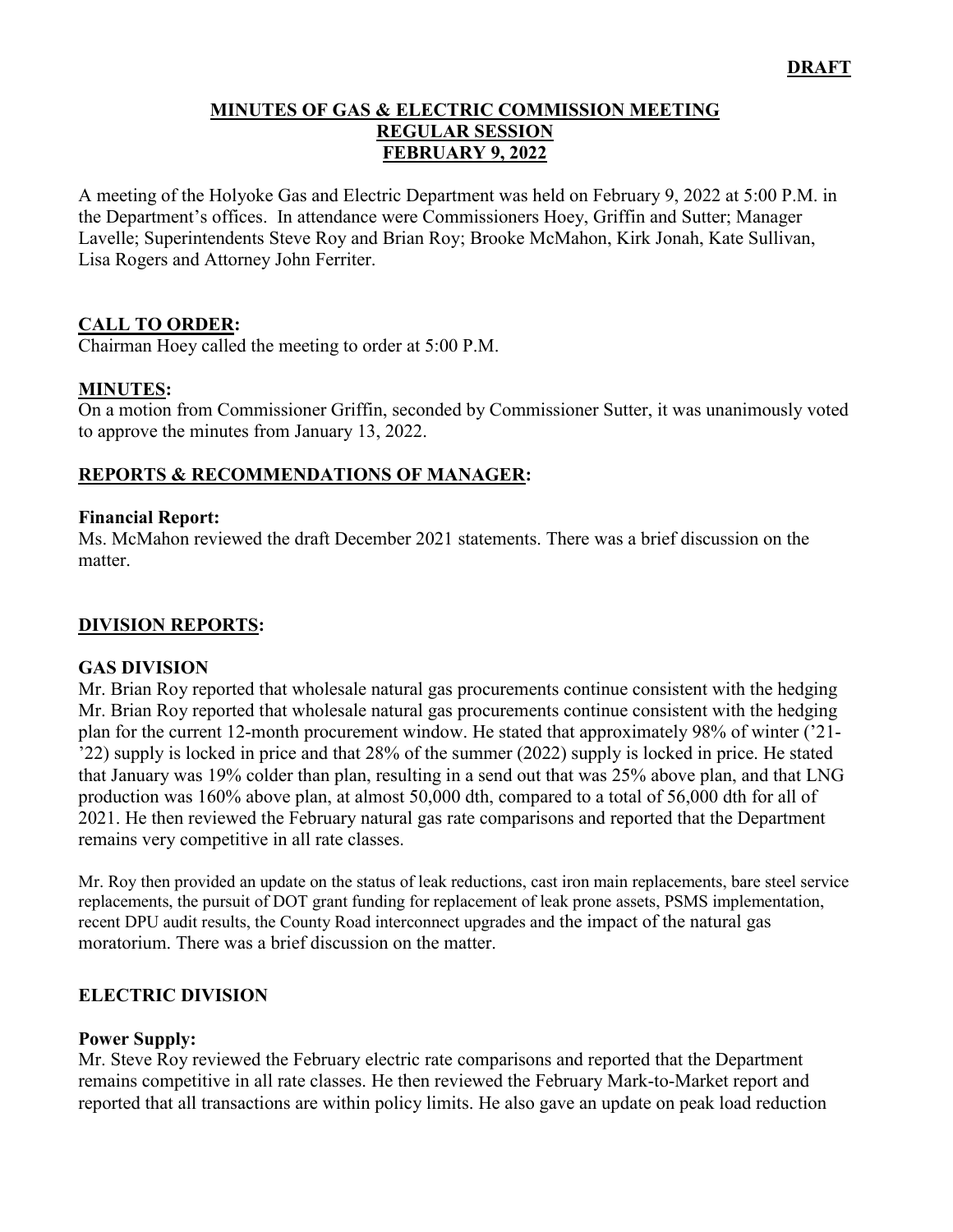activities and an update on in-progress and proposed Battery Storage projects. There was a brief discussion on the matter.

## **TRANSMISSION & DISTRIBUTION**

Mr. Roy reported that 2 maintenance projects were completed in January and that staff continues to plan for materials and resources to complete the balance of 2022 projects as planned. He then provided an update on the January  $21<sup>st</sup>$  power outage that was caused by a failed vacuum switch at the corner of Beech and Cabot streets. He reminded the Commission that the Department is in the midst of a multiyear plan to eliminate all underground vacuum switches and he reported that the subject switch was scheduled for replacement in the spring. He stated that crews have inspected all remaining vacuum switches in service and replaced one switch based on the findings of the inspection. He reported that staff visited Ambri Battery to get a first-hand tour of their liquid metal battery technology and reported that Ambri is interested in exploring a pilot project in Holyoke. He also reported that bids were received for a sag solution for MIT-LL and that the low bidder was \$4.3 Million. He stated that staff would have a recommendation on the bid for the next meeting. There was a brief discussion on the matter.

## **ELECTRIC PRODUCTION**

Mr. Roy reported that January hydro generation was 12.7% below plan (3,214 MWh below plan) and the system electric load was approximately 3,000 MWh above plan, creating a power supply variance of approximately 6,000 MWh for the month. He noted that there will be a significant budget impact for January due to the fact that market clearing prices averaged approximately \$150/MWh for the month. He also noted that February hydro generation is currently on target for the month. He then provided a brief update on Cobble Mountain operations and reported that the recent winter claimed capability test for Unit #1 resulted in a capacity rating of 13.2 MW. There was a brief discussion on the matter.

## **TELECOMMUNICATIONS**

Mr. Jonah gave an update on the status of sales activity and capital projects. There was a brief discussion on the matter.

# **MARKETING AND COMMUNICATIONS**

Ms. Sullivan presented a summary report on 2021 energy conservation activities and reviewed the key findings. She then reported that a full launch of the website re-design is scheduled for February 16th. She also reported that the public fishway activities would be suspended for the 2022 fish passage season due to COVID and the required lead times to conduct the programming. There was a brief discussion on the matter.

**OLD BUSINESS:** None

# **NEW BUSINESS:**

**ENE MILAN ROAD SOLAR PROJECT:** Mr. Lavelle recommended that the Commission authorize the Department to participate in Energy New England's Milan Road Solar Project (Milan, NH) and authorize the Department to execute any documents required for participation in the project at up to 10 MW. He stated that the staff has reviewed the proposed project pricing (energy and environmental attributes) and has determined that the project would be a good addition to the electric portfolio and will help the Department meet its obligation under the State's Climate Bill. He stated that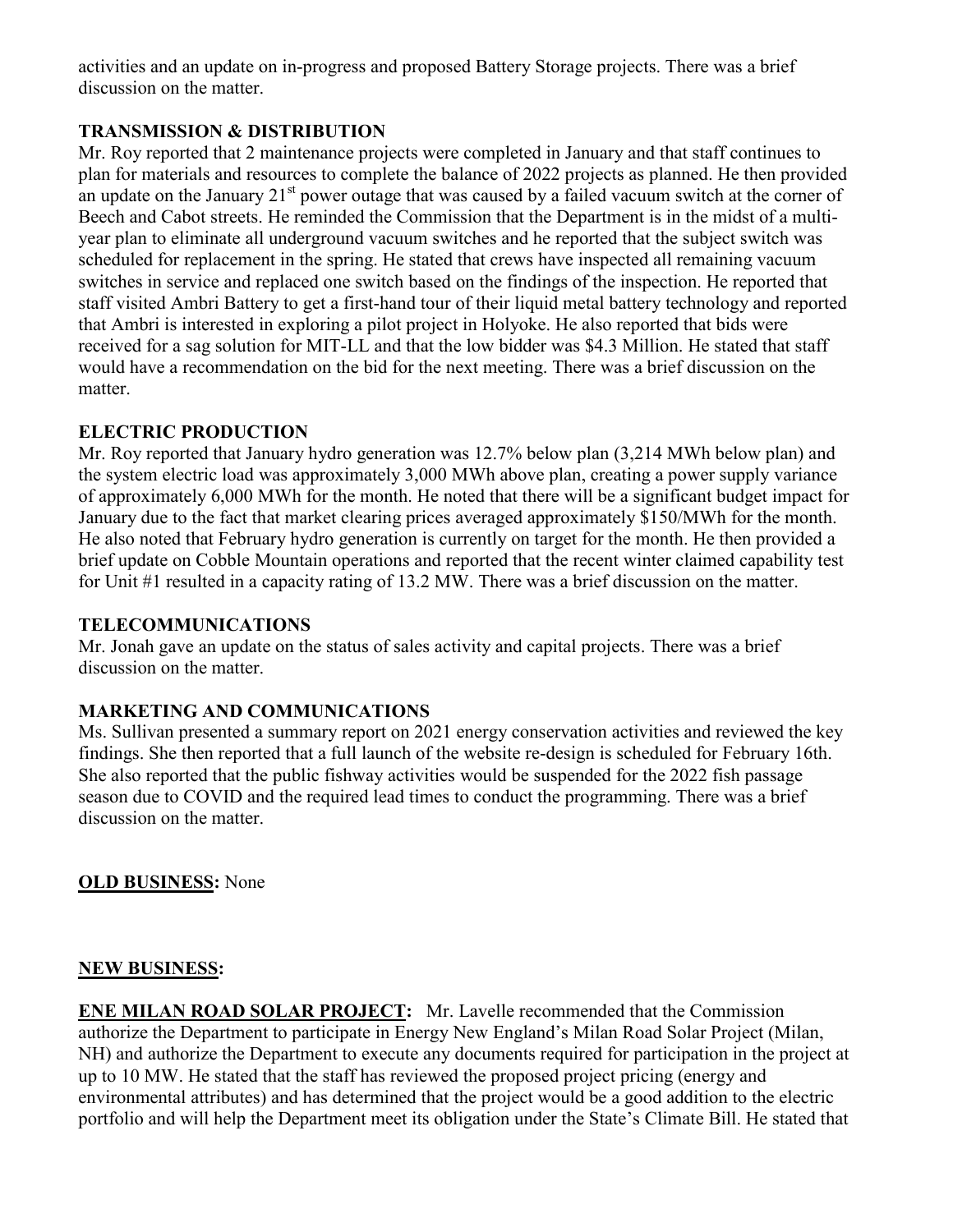Commission authorization is requested in case ENE or the project developer (Borrego) request proof of authorization. Commissioner Hoey disclosed that Borrego is a client of his employer and he abstained from deliberations on the matter. After a brief discussion and on a motion from Commissioner Sutter, seconded by Commissioner Griffin, it was voted 2-0 to authorize participation in the project per the recommendation of management. Commissioner Hoey abstained.

**SPONSORSHIP REQUEST – HOLYOKE ST. PATRICK'S COMMITTEE:** Mr. Lavelle reported that the Department received a sponsorship request from the St. Patrick's Parade Committee in the amount of \$6,000. He stated that the Department has typically sponsored the Committee events in the amount of \$10,000, but \$4,000 of the 2020 sponsorship went unspent when the Parade and related events were cancelled due to the pandemic. After a brief discussion and on a motion from Commissioner Griffin, seconded by Commissioner Sutter, it was unanimously voted to the sponsorship per the recommendation of management.

**2022 NON-GUILD MERIT ADJUSTMENTS:** Mr. Lavelle recommended that the Commission approve a budget for non-guild merit adjustments per the following: 3.2% pool for merit adjustments; 1% for performance recognition and 1% for equity adjustments and promotions. He stated that this recommendation is consistent with the 2022 budget approved by the Commission and consistent with the recommendations of the Department's wage consultant. Chairman Hoey asked if the recommendation was sufficient to withstand market forces for talent and Mr. Lavelle stated that it was. There was a brief discussion on the request. On a motion from Commissioner Griffin, seconded by Commissioner Sutter, it was unanimously voted to approve the request per the recommendation of management.

**COMMERCIAL ENERGY CONSERVATION ASSISTANCE – SEARLES ASSOCIATES (110 N. BRIDGE STREET):** Mr. Lavelle recommended that the Commission approve a Commercial Energy Conservation Assistance Request from Searles Associates, in the amount of \$29,968.15, for the replacement of a gas fired HVAC system with mini splits. After a brief discussion and on a motion from Commissioner Griffin, seconded by Commissioner Sutter, it was unanimously voted to the assistance per the recommendation of management.

# **BID AUTHORIZATIONS:**

**EMERGENCY GENERATOR – 91 WALNUT STREET:** Mr. Lavelle requested that the Commission authorize the solicitation of bids for the replacement of the emergency generator and automatic transfer switch at 91 Walnut Street. He stated that the existing unit was installed in 1999 and has been experiencing operating issues and is near the end of its useful life. He stated that the unit backs up critical utility equipment and must be replaced prior to a catastrophic failure. After a brief discussion and on a motion from Commissioner Griffin, seconded by Commissioner Sutter, it was unanimously voted to authorize the solicitation of bids per the recommendation of management.

**HADLEY UNIT #1 TAILRACE GATE PAINTING:** Mr. Lavelle requested that the Commission authorize the solicitation of bids for the removal of the existing coating and application of a new coating for the Hadley Falls Unit #1 tailrace gates. He stated that the existing coating is original from 1950 and is failing, and that a new coating is required to preserve the gates and to avoid the need to replace the gates at a much higher cost. After a brief discussion and on a motion from Commissioner Griffin, seconded by Commissioner Sutter, it was unanimously voted to authorize the solicitation of bids per the recommendation of management.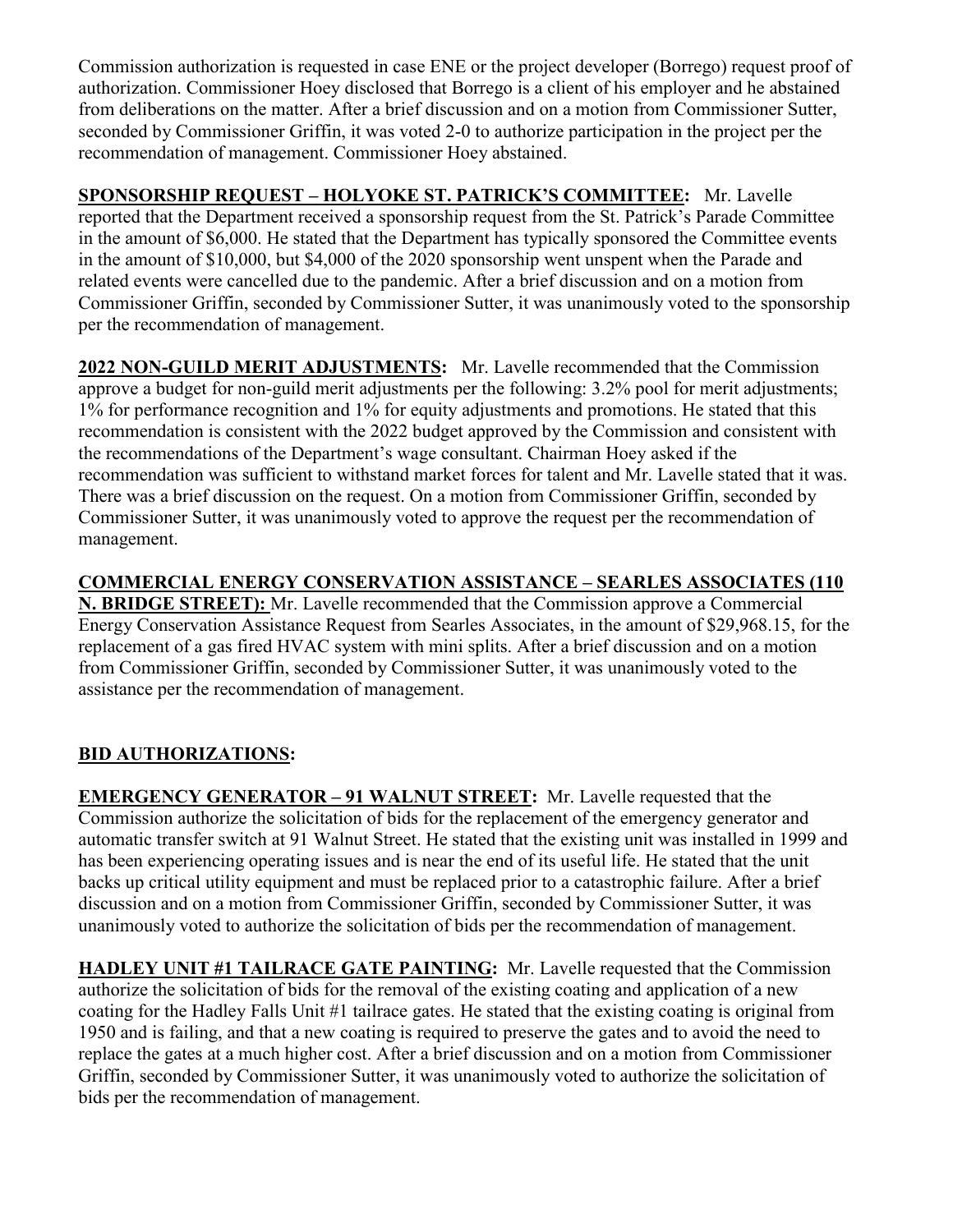**GATEHOUSE CRANE REPLACEMENT:** Mr. Lavelle requested that the Commission authorize the solicitation of bids for the replacement of the Gatehouse Crane. He stated that the existing crane was installed in 1960 and is at the end of its useful life. He further stated that a new crane is required in order to replace the head gates at the station which is planned for 2023. He further stated that the crane replacement was not originally included in the 2022 capital budget, but due to the priority of the project, it will replace the automation of the Riverside Station crane, which will be rescheduled for 2023. After a brief discussion and on a motion from Commissioner Griffin, seconded by Commissioner Sutter, it was unanimously voted to authorize the solicitation of bids per the recommendation of management.

**RIVERSIDE STATION (4/5/7) ROOF REPLACEMENT:** Mr. Lavelle requested that the Commission authorize the solicitation of bids for the replacement of the Riverside Station roof above the Riverside Units 4, 5 and 7. He stated that the existing roof is leaking and will jeopardize the operation of the generators in that area if not replaced. After a brief discussion and on a motion from Commissioner Griffin, seconded by Commissioner Sutter, it was unanimously voted to authorize the solicitation of bids per the recommendation of management.

**SCADA MASTER REPLACEMENT:** Mr. Lavelle requested that the Commission authorize the solicitation of bids for the replacement of the Electric Operations SCADA Master replacement. He stated that the existing SCADA software and servers (Siemens Spectrum PowerTG) are at the end of their useful life and are no longer supported by the manufacturer. He stated that the SCADA system is a critical tool for managing electric operations, security and reliability. After a brief discussion and on a motion from Commissioner Griffin, seconded by Commissioner Sutter, it was unanimously voted to authorize the solicitation of bids per the recommendation of management.

# **BIDS RECEIVED:**

**ELECTRIC DISTRIBUTION TRANSFORMERS:** Mr. Lavelle recommended that the Commission award the contracts for Electric Distribution Transformers to the low bidders meeting all requirements for each item as more thoroughly described in the January 28, 2022 memorandum Senior Engineer, Carl Peterson. After a brief discussion and on a motion from Commissioner Griffin, seconded by Commissioner Sutter, it was unanimously voted to award the contracts per the recommendation of management.

**HYDRAULIC TURBINE MECHANICAL MAINTENANCE & REPAIRS ANNUAL CONTRACT:** Mr. Lavelle recommended that the Commission award the contract for Hydraulic Turbine Mechanical Maintenance & Repairs to O'Connor Corporation, the low and only bidder meeting all requirements for the solicitation. After a brief discussion and on a motion from Commissioner Griffin, seconded by Commissioner Sutter, it was unanimously voted to award the contract per the recommendation of management.

**ROAD REPAIRS ANNUAL CONTRACT (REBID):** Mr. Lavelle recommended that the Commission award the contract for Road Repairs to JSC Construction, LLC, the low bidder meeting all requirements for the solicitation. After a brief discussion and on a motion from Commissioner Griffin, seconded by Commissioner Sutter, it was unanimously voted to award the contract per the recommendation of management.

**TREE TRIMMING & VEGETATION MANAGEMENT ANNUAL CONTRACT:** Mr. Lavelle recommended that the Commission award the contract for Tree Trimming & Vegetation Management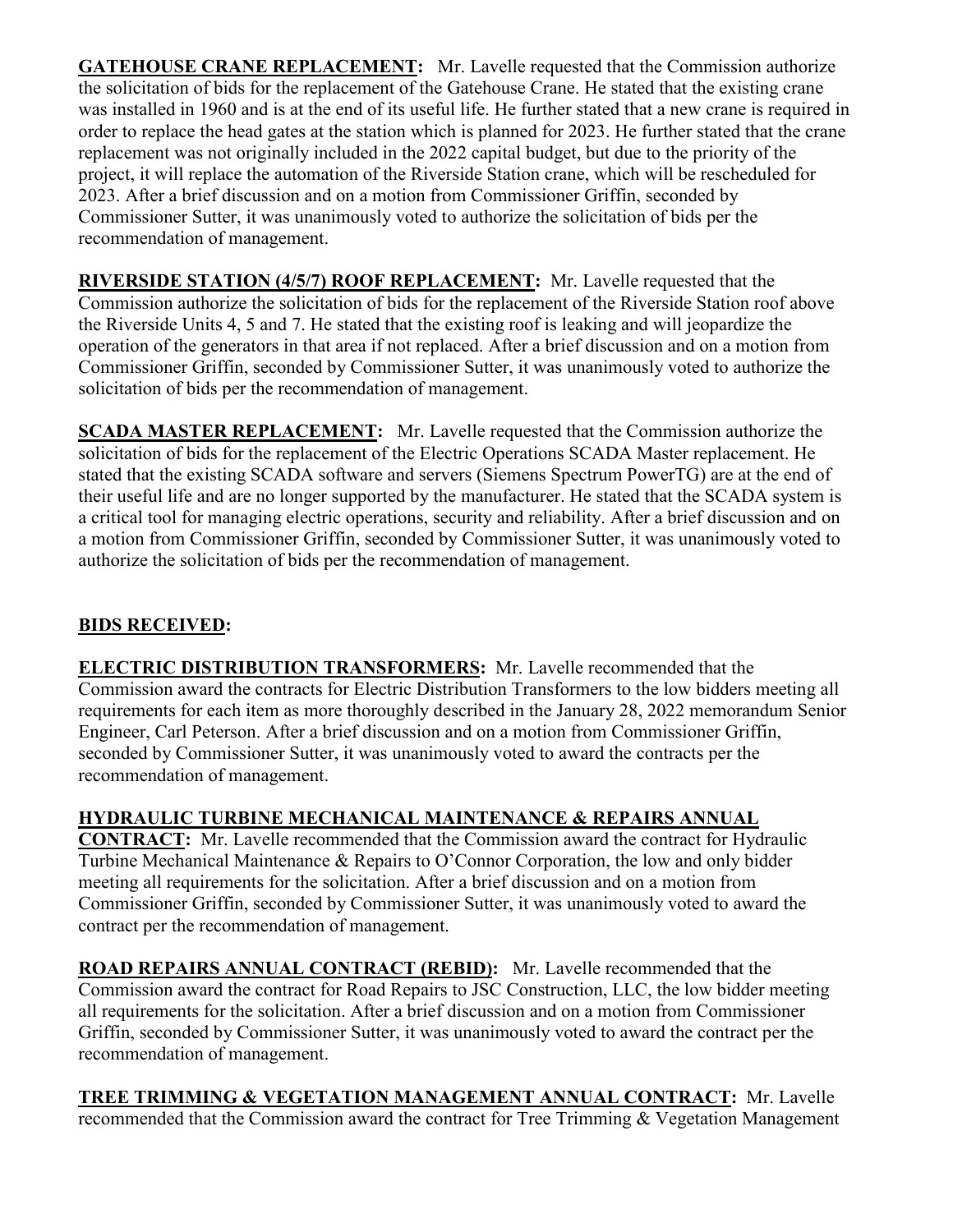to All Reliable Services, Inc., the low bidder meeting all requirements for the solicitation. He further recommended that the Commission award a secondary contract to Asplundh Tree Expert Co to be used in the event that the primary contractor cannot meet Department needs. After a brief discussion and on a motion from Commissioner Griffin, seconded by Commissioner Sutter, it was unanimously voted to award the contracts per the recommendation of management.

**102 CABOT STREET SMOKESTACK DEMOLITION:** Mr. Lavelle recommended that the Commission award the contract for the 102 Cabot Street Smokestack Demolition to Manafort Brothers, Inc., the low bidder meeting all requirements for the solicitation. After a brief discussion and on a motion from Commissioner Griffin, seconded by Commissioner Sutter, it was unanimously voted to award the contracts per the recommendation of management.

# **ELECTRICAL PREVENTIVE MAINTENANCE TESTING SERVICES - EXTENSION:** Mr.

Lavelle recommended that the Commission authorize a one year extension to the contract for Electrical Preventive Maintenance Testing Services (#21-09) with USNE, Inc., through February 28, 2023 subject to a 7.5% increase in proposed rates. After a brief discussion and on a motion from Commissioner Griffin, seconded by Commissioner Sutter, it was unanimously voted to authorize the contract extension per the recommendation of management.

**PURCHASE OF PLASTIC NATURAL GAS PIPE:** Mr. Lavelle recommended that the Commission award the contract for Plastic Pipe to WL Plastics Manufacturing, the low bidder meeting all requirements for the solicitation. After a brief discussion and on a motion from Commissioner Griffin, seconded by Commissioner Sutter, it was unanimously voted to award the contract per the recommendation of management.

**2022 UPSTREAM FISH & EEL PASSAGE ACTIVITIES -– PURCHASE APPROVAL:** Mr. Lavelle requested authorization for the expenditure of up to \$189,091 for biological oversight and reporting, data collection, and shortnose sturgeon on-call services as required by the FERC Project 2004 license. Chairman Hoey asked if there was an opportunity to reduce the subject expenses due to COVID. Mr. Roy explained that the recommended scope already reflects a \$15,000 reduction in typical outreach expenditures. After a brief discussion and on a motion from Commissioner Griffin, seconded by Commissioner Sutter, it was unanimously voted to authorize the expenditure per the recommendation of management.

**2022 ANNUAL ASSOCIATION MEMBERSHIPS - PURCHASE APPROVAL:** Mr. Lavelle requested authorization for the expenditure of up to \$110,488 for annual association memberships for the Gas, Electric and Hydro Divisions. He stated that \$37,383 of the total amount requested are mandatory charges related to the FERC Project 2004 license. After a brief discussion and on a motion from Commissioner Griffin, seconded by Commissioner Sutter, it was unanimously voted to authorize the expenditure per the recommendation of management.

**GAS REGULATOR STATION UPGRADES - PURCHASE APPROVAL:** Mr. Lavelle requested authorization for the expenditure of up to \$23,342 for the purchase of parts and equipment from Powell Controls in order to add tertiary protection to three district regulator stations (Homestead/Westfield, Hampden/Lincoln, and Northampton/Hampden) consistent with the 2022 capital plan. After a brief discussion and on a motion from Commissioner Griffin, seconded by Commissioner Sutter, it was unanimously voted to authorize the expenditure per the recommendation of management.